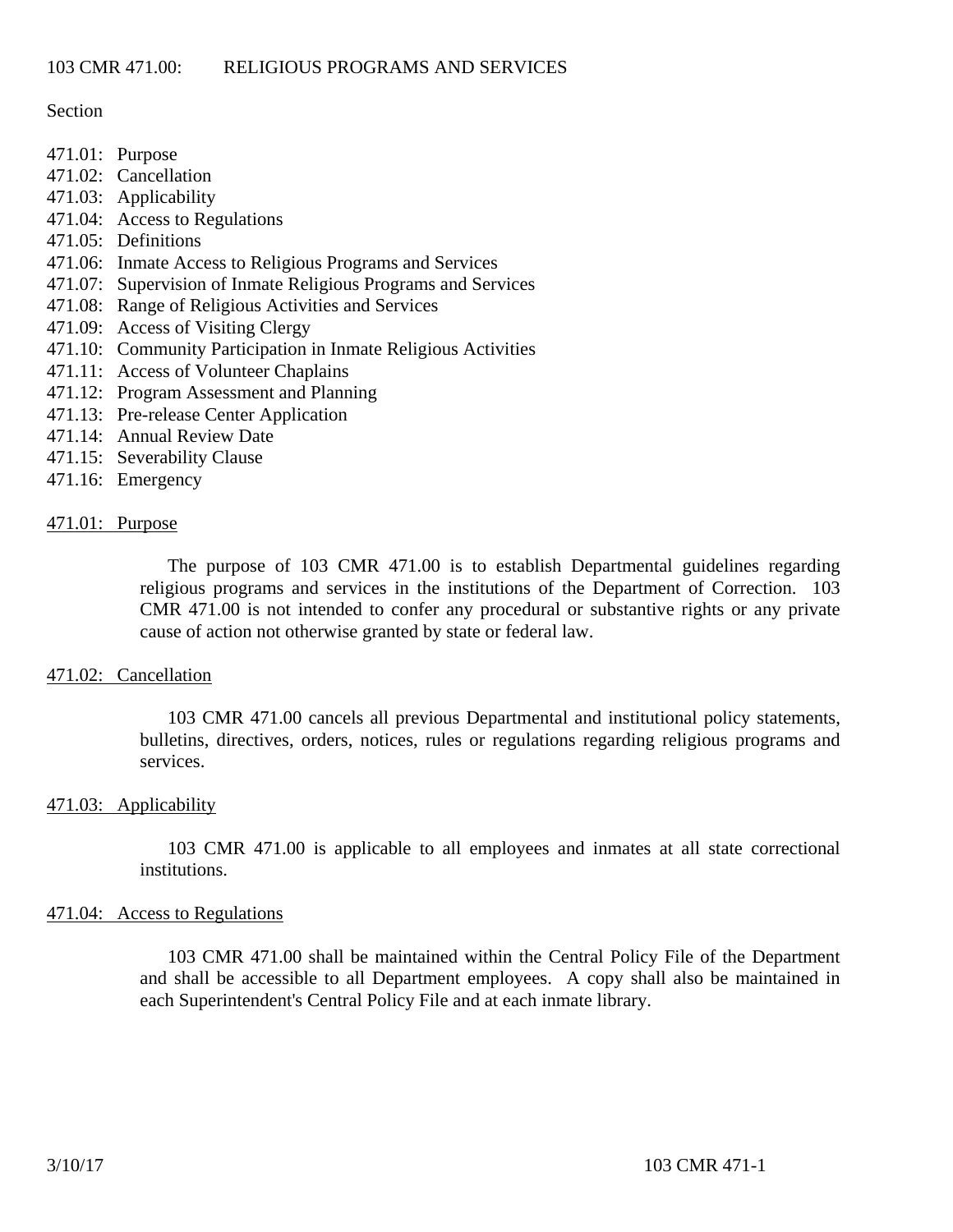Accredited Representative. Clergy authorized by the central or local governing body of a recognized religious group or denomination to represent that group or denomination in performing religious programs and services.

Approved Visiting Area. Areas so designated by the Superintendent or a designee where inmates and their visitors may conduct visits.

Assistant Deputy Commissioner of Reentry. The executive staff person whose duties include, but are not limited to, the management of Classification, Inmate Training and Education, Programs and Reentry Divisions.

Assistant Deputy Commissioner - Northern/Southern Sector. The senior level managers who report to the Deputy Commissioner, Prison Division and are responsible for ensuring policy compliance and standardization of procedures for facilities in each sector, in such areas as staff

development, labor management, disorder management, and overall operations.

Clergy. A person ordained to perform pastoral or sacerdotal functions in a Christian church or the official of a non-Christian church.

Commissioner. Commissioner of the Department of Correction.

Community Religious Volunteer. Any person from the community, 21 years of age or older, and approved *via* the volunteer application process to assist a chaplain and/or to provide religious programs or services to inmates.

Department. The Department of Correction.

Deputy Commissioner of Clinical Services and Reentry. The executive staff person whose duties include, but are not limited to, the management of Classification, Inmate Training and Education, Health Services, Programs and Reentry Divisions.

Inmate Management System (IMS). The Department's automated information system that provides processing, storage and retrieval of inmate related information needed by Department personnel and other authorized users within the criminal justice system.

Inmate Religious Services Request Form. The form that shall be used to initiate all inmate requests for religious services or religious items not presently approved. The Inmate Religious Services Request Form is available in all inmate libraries.

Institution Chaplain. A member of a recognized religious group or denomination who is employed by the Department to provide religious programs and pastoral services to inmates.

Ordain. To invest officially with ministerial or priestly authority.

Religious Program. A program which is religious in nature and which serves to provide religious education.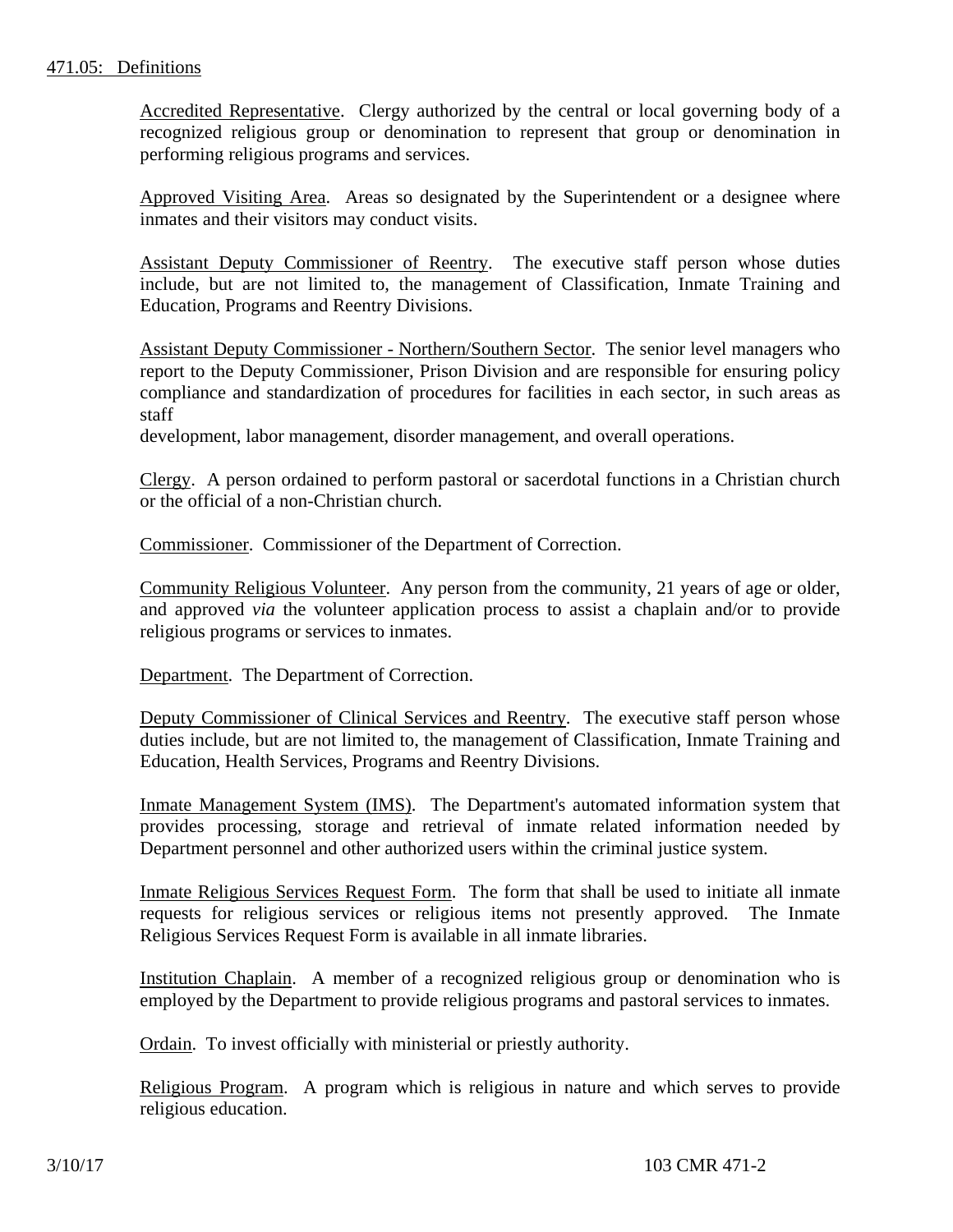Religious Service. A meeting which is religious in nature and provides an opportunity for worship, fellowship, and/or congregational participation.

Religious Services Handbook. A reference guide for Department administrators and employees which provides general information about a variety of religions and religious practices as well as a list of approved religious practices and property items. The Religious Services Handbook does not confer any rights or remedies to inmates. The Religious Services Handbook shall be maintained in all inmate law libraries.

Religious Services Review Committee. A committee consisting of the Deputy Commissioner of Clinical Services and Reentry, the Assistant Deputy Commissioners of the Northern and Southern Sectors, and the Director of Program Services. The Committee is responsible for meeting regularly to review requests for new religious practices, services or items, and to render their decisions upon these requests.

Shift Commander. The officer who has overall responsibility for the security of the institution and the care and supervision of all inmates and custodial staff during a given tour of duty.

Special Diet Request Form. The form that shall be used to initiate all inmate requests for a special religious diet. The Special Diet Request Form is available in all inmate libraries.

Special Visit. Any type of inmate visit which requires express authorization from the Superintendent or a designee.

Special Visiting Area. Any area of the institution, not usually used for visiting purposes, which may be used for a particular inmate visit with the express authorization of the Superintendent.

Superintendent. Chief administrative officer of a correctional institution.

Unauthorized Practices. The following religious practices and activities are never authorized:

- (a) animal sacrifice;
- (b) language or behaviors that could reasonably be construed as a threat to safety, security, or the orderly running of the institution, (*e.g*., curses);
- (c) nudity;
- (d) self-mutilation;

(e) use, display, or possession of weapons or what appears to be a weapon (*e.g*., paper sword, toy gun);

- (f) paramilitary exercises;
- (g) self-defense training;
- (h) sexual acts;
- (i) profanity;
- (j) consumption of alcohol;
- (k) ingestion of illegal substances;
- (l) proselytizing;
- (m) encryption; and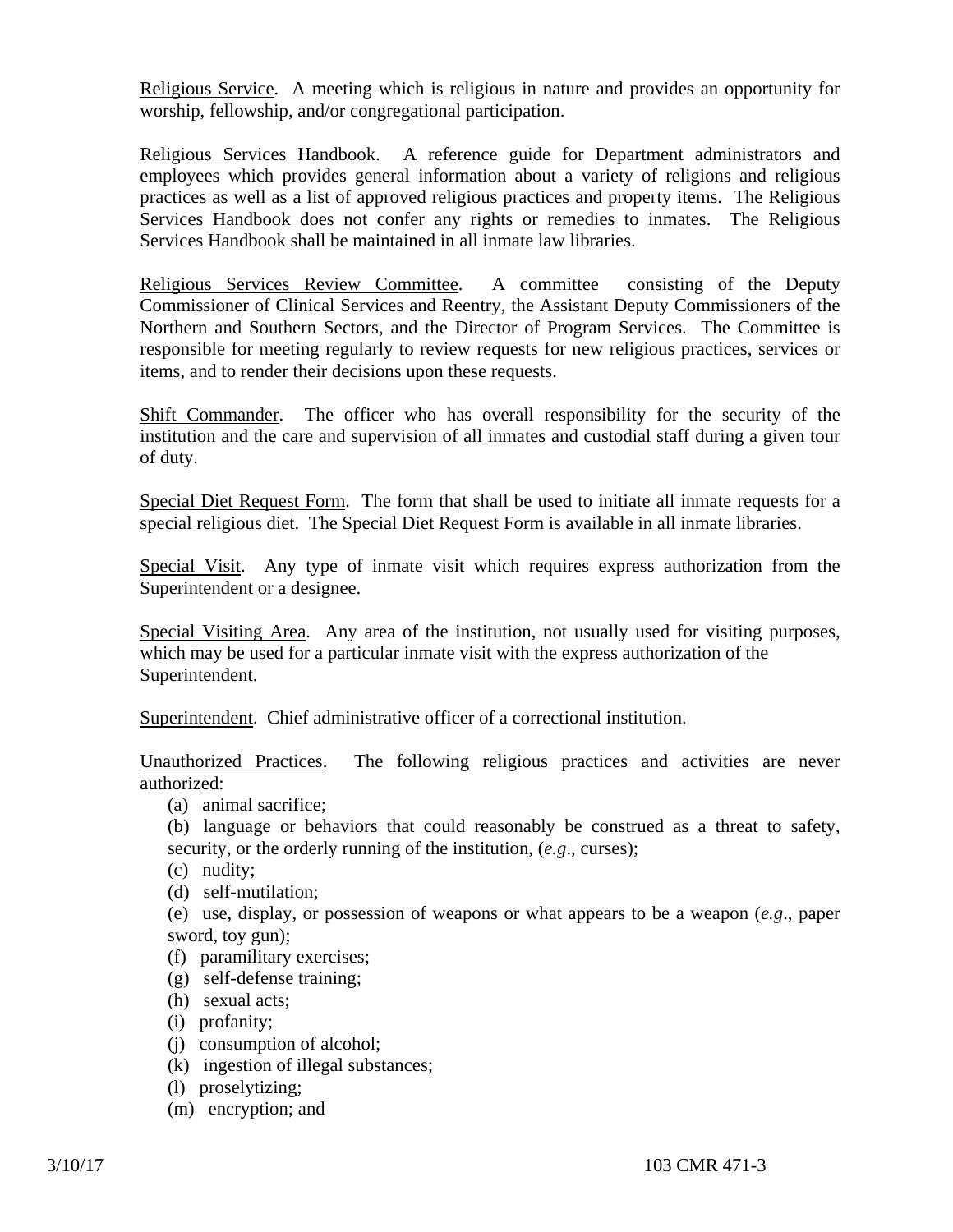(n) disparagement of other religions.

Visiting Clergy. A clergy person of a recognized religious group or denomination who is granted access to an institution, after consultation with an institution chaplain and with the approval of the Superintendent or a designee for a specified period of time, for the purpose of providing a religious service.

Volunteer Chaplain. A chaplain, approved *via* the volunteer application process, who provides services on a scheduled basis and who is not compensated by the Department for such services.

## 471.06: Inmate Access to Religious Programs and Services

(1) General**.** The rights of inmates to practice their religious beliefs, or to confer with the clergy person of an accredited religious group shall not be abridged, provided that these activities do not threaten the safety, security or orderly running of the institution. Specifically, subject to subsequent provisions of this policy, the following shall apply:

(a) No inmate shall be denied the exercise of religious beliefs and the liberty of worship according to the dictates of his or her conscience.

(b) No inmate shall be required or expected to attend any religious programs or services, or to adhere to any religious belief.

(c) No inmate shall be denied personal contact with accredited representatives of his or her faith.

(d) Inmates shall notify the Department of their religious affiliation at the time of their initial booking. Booking staff shall enter the reported religious affiliation in the designated IMS screen. Any inmate who requests to change his or her religious affiliation shall notify the Superintendent's designee in writing. The inmate shall be asked a series of written questions by the Superintendent's designee to determine the inmate's sincerity of belief. Inmates shall be allowed to change their religious affiliation once per year. When there are changes to an inmate's religious affiliation, the designated IMS screen shall be updated by the Superintendent's designee. Inmates may declare only one faith at a time.

(2) Security. No portion of 103 CMR 471.00 shall be interpreted or implemented in such a way as to threaten the security, safety or well-being of the institution, its visitors, volunteers, vendors, inmates, staff or the public.

(3) Limitation of Access. The Superintendent or designee may limit religious programs, practices or services if such would threaten the security, safety or well-being of the institution, its visitors, volunteers, vendors, inmates, staff or the public, and where there are specific facts to substantiate the threat. Superintendents with questions regarding the limitation of religious programs, practices or services should contact the Assistant Deputy Commissioner. All limitations of religious programs, practices and services will be documented *via* a letter to the Deputy Commissioner of Reentry.

(4) Cancellation of Programs and Services. The Superintendent or designee shall have the right, without notice, to cancel, postpone, restrict, or limit an inmate's participation in any religious program, practice or service. This action will be exercised only if the religious activity, or the inmate's participation in the activity, could jeopardize the security, safety or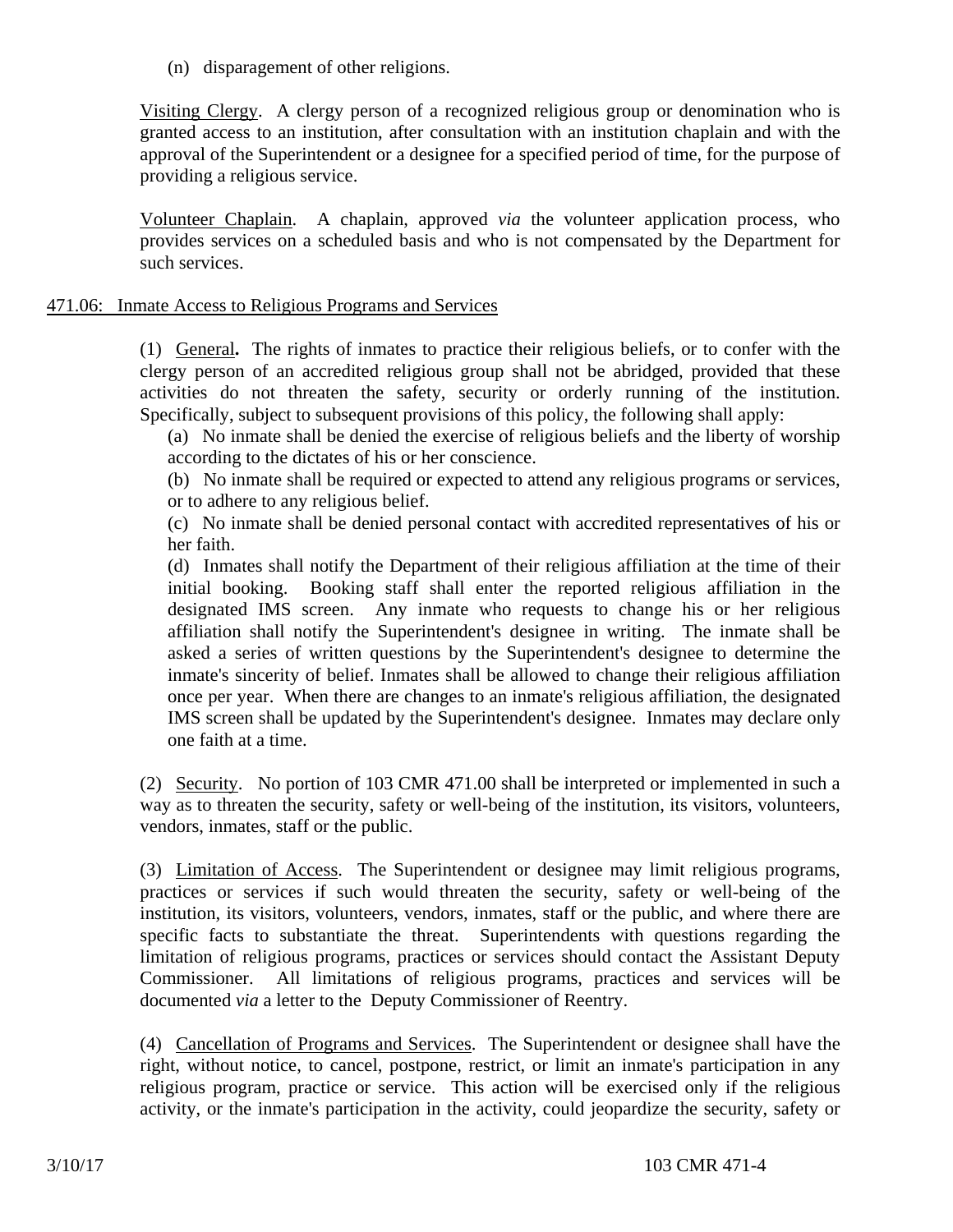well-being of the institution, its visitors, volunteers, vendors, inmates, staff or the public. All cancellations, postponements or restrictions will be documented by the Shift Commander, and written notification and explanation will be given to the Institution Chaplain.

# 471.07: Supervision of Inmate Religious Programs and Services

(1) General. Inmate services and religious programs shall be planned, supervised and directed, including the approval and training of both lay and clergy volunteers from faiths represented by the inmate population, by Institution Chaplains or by the Superintendent's designee, as appropriate.

(2) Institution Chaplain. The services of an Institution Chaplain shall be made available upon request at all institutions, depending upon need. The Chaplain shall work under the direction of the Director of Program Services or designee, with onsite supervision provided by the Superintendent's designee. The Institution Chaplain shall also develop and maintain relationships with community religious groups and resources for the purpose of making referrals for inmate reentry planning purposes.

(3) Selection and Hiring of Chaplains. Selection and hiring of Chaplains shall be in accordance with 103 DOC 201: *Selection and Hiring*. The interview panel shall also include the Director of Program Services or designee, and the Director of Treatment or the Superintendent's designee at the institution where the vacancy exists.

(4) Ecclesiastical Endorsement. A Jewish Chaplain shall have the endorsement of a rabbinical chaplaincy commission. A Catholic Chaplain shall have the endorsement of the local Archbishop. A Protestant Chaplain shall have the endorsement of his or her local church and the appropriate ecclesiastical authority. A Muslim Chaplain shall have the endorsement of the Imam of the Muslin Chaplain's local Masjid.

(5) Duties and Responsibilities. The Institution Chaplain shall have physical access to all areas of the institution and be responsible for:

(a) Planning, developing, coordinating and implementing inmate religious programs and services.

(b) Completing special activity and program applications for all religious programming with the exception of pure worship services.

(c) Establishing schedules, calendars, postings or other methods of informing inmates and staff of existing and planned religious programs and services. Programs shall be planned in conjunction with the Superintendent's designee.

(d) Providing supervision to all religious programs including, but not limited to:

1. Recruiting, screening and orienting prospective volunteers for religious programs and services;

2. Utilizing volunteer chaplains;

3. Approval and training of both lay and clergy volunteers from faiths represented by the inmate population.

(e) Providing pastoral counseling and guidance to the inmate population.

(f) Consulting with and advising professional staff on religious/spiritual issues associated with the inmate population.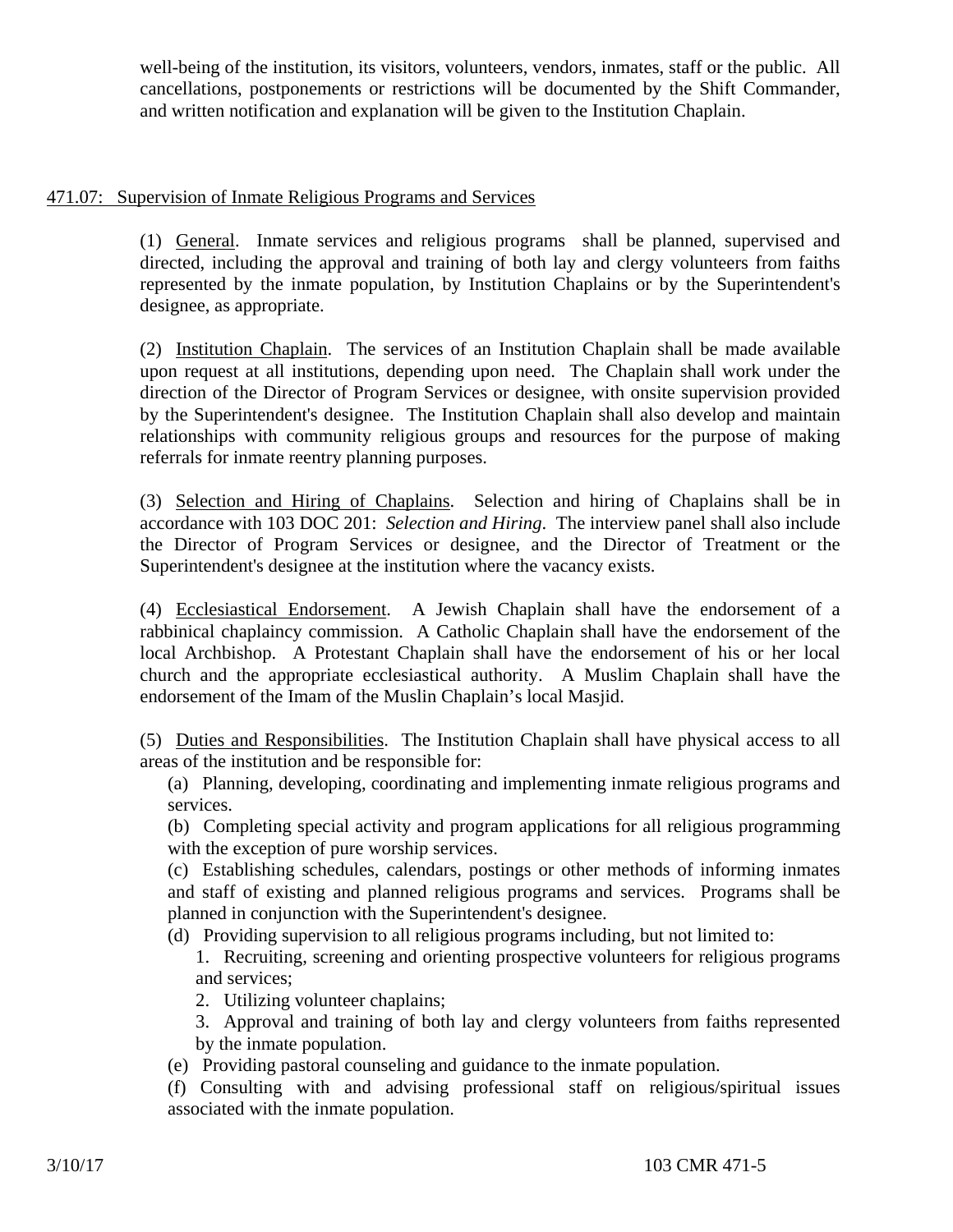(g) Submitting an annual budget request to the Superintendent or designee.

(h) Working with the Director of Program Services to develop resources and to expand and/or improve religious services.

(i) Attending Chaplain meetings and professional training as developed by the Director of Program Services.

(j) Attending professional training, seminars, or retreats mandated by the religious group with which the Chaplain is affiliated, approved by the Director of Program Services.

(k) Assisting inmates in the development of reentry plans to meet their religious and spiritual needs. When specific referrals are made, they shall be documented in the designated IMS reentry screens.

(l) Providing direct or indirect religious services for inmates incarcerated at the Institution Chaplain's assigned facility. Once an inmate is transferred or released, the Institution Chaplain shall discontinue services.

(m) Developing and implementing family reunification activities to foster community support and strengthen inmate reentry. Obtaining the written authorization of the Superintendent or designee prior to contacting an inmate's family members.

(n) Developing and maintaining relationships with community religious groups and resources for the purpose of inmate reentry planning.

# 471.08: Range of Religious Activities and Services

(1) General Policy. Each institution shall make reasonable efforts to establish and maintain religious activities and services for all inmates who are affiliated, or wish to become affiliated, with recognized religious denominations or groups. Approved religious practice and property items for recognized religious denominations or groups are listed in the Religious Services Handbook.

(2) Clergy Services. The Superintendent, or designee, and the Institution Chaplains, should make reasonable efforts to ensure that an accredited representative of an inmate's religious faith is available to provide formal or informal services to inmates who so request wherever the inmate is confined within the institution.

(3) Religious Groups. Recognized religious groups or denominations are listed in the Religious Services Handbook. An inmate who is affiliated with, and wishes to participate in, a recognized religious group not currently functioning at an institution, should comply with the procedures outlined in 103 CMR 471.09.

(4) Religious Activities. Each religious group is encouraged to plan its own activities, using the appropriate community and institution resources. Religious activities include, but are not limited to: worship, interfaith services, religious instruction, reading and study, religious discussion groups, and pastoral counseling.

(5) Special Religious Diets.

(a) Inmates whose religion places restrictions on diets should be permitted access to a special religious diet. However, in limited situations where the institution/Department is not able to meet all aspects of a special religious diet request due to security and/or facility limitations, the institution shall make every effort to provide a reasonable accommodation to the diet request. Requests for special religious diets shall be initiated by interested inmates, using the Special Diet Request Form, which is available in all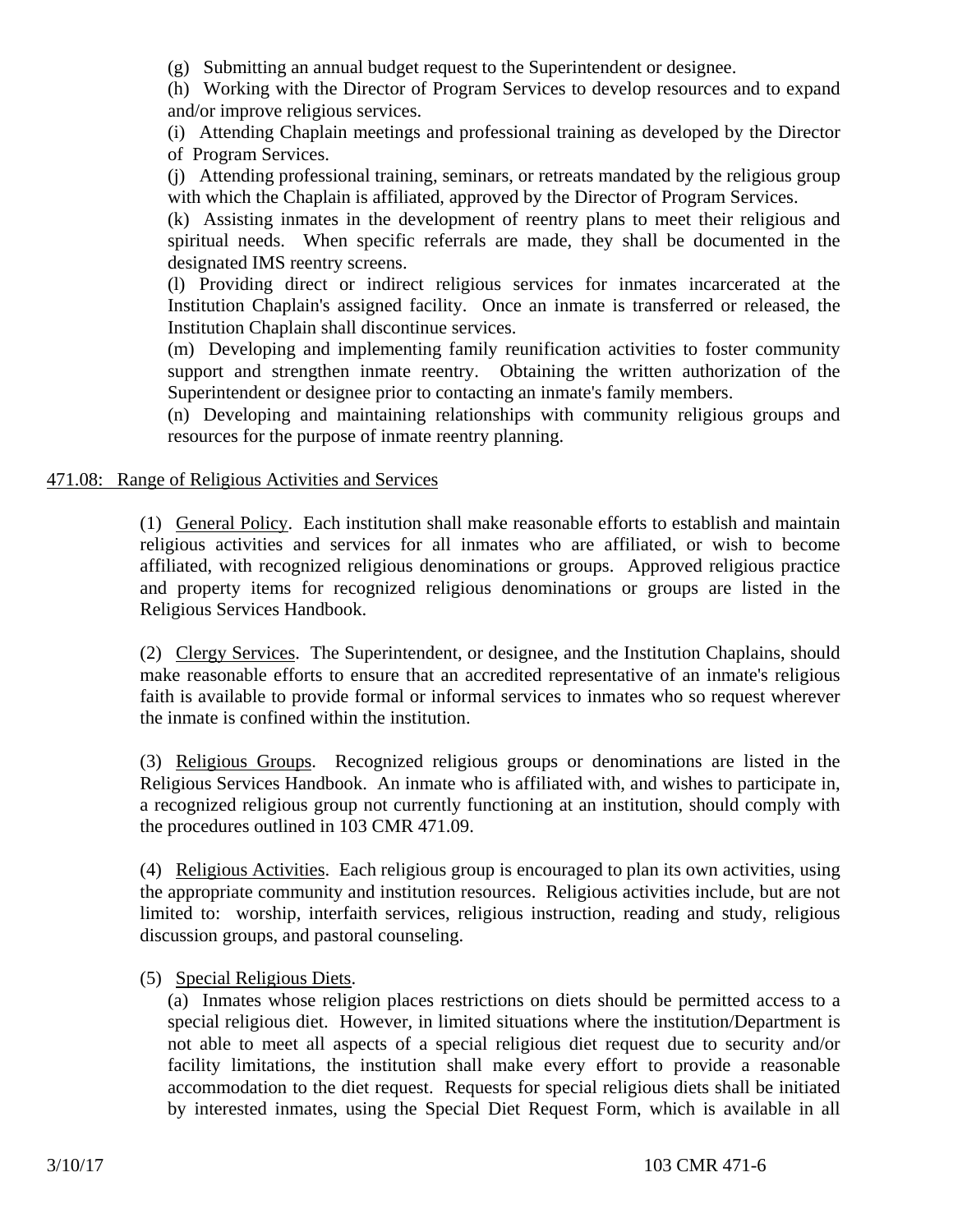inmate libraries. The form shall be submitted to the Superintendent's designee. To ensure continuity of an inmate's special religious diet upon transfer to another facility, the information shall be entered into the designated IMS screen. An inmate's abuse of an approved special religious diet may result in his or her removal from a special religious diet.

(b) Where religious holidays specify particular dietary requirements (*e.g*., Passover, month of Ramadan), special arrangements should be made so that inmates are able to adhere to their religious beliefs.

(6) Facilities for Services. Adequate space and equipment shall be provided for the conduct and administration of religious programs. Recognized religious denominations or groups shall be provided a place for services. Based on security needs, the size of groups at services may be restricted by the Superintendent or designee.

(7) Scheduling. Institution Chaplains shall post religious program and service schedules in appropriate housing units to keep inmates and staff informed of religious programs and services.

(8) Special Services. Special religious services may be scheduled with visitors and inmates with approval of the Superintendent.

(9) Religious Publications. Inmates may have access to approved religious books, magazines, and newspapers as set forth in 103 CMR 403.00: *Inmate Property*, and 481.00: *Inmate Mail*. Inmates shall not have direct access to the Internet to order religious books.

(10) Inmate Requests for Religious Practices, Programs, Groups or Items Not Currently Approved. An inmate who requests to participate in a religious practice, program or group not currently approved, or who requests to possess a religious item not approved in the Religious Services Handbook or in 103 CMR 403.00: *Inmate Property*, shall:

(a) Submit a written request, using the Inmate Religious Services Request Form to the Superintendent's designee. Inmate Religious Services Request Forms shall be available to all inmates in the inmate library. This process, as set forth herein, shall be the sole means/mechanism by which an inmate may seek a religious practice, program, group or religious item not otherwise approved.

(b) The Superintendent's designee shall acknowledge receipt of the request, by providing a dated copy of the completed request form to the inmate. The Superintendent's designee shall forward the request to the Superintendent within ten business days.

(c) The Superintendent shall determine whether the request may be reasonably accommodated in light of the institution's available resources and security level, and, based on that determination, shall recommend approval, an alternative, or recommend denial of the request to the Religious Services Review Committee within ten business days.

(d) The Religious Services Review Committee shall review the inmate's request, and the Superintendent's recommendation, and then shall approve, modify, or deny the request within 60 business days of receipt. The Religious Services Review Committee has the discretion to extend the time in which to issue a decision, if additional information about the practice, program, group or item is required. The Religious Services Review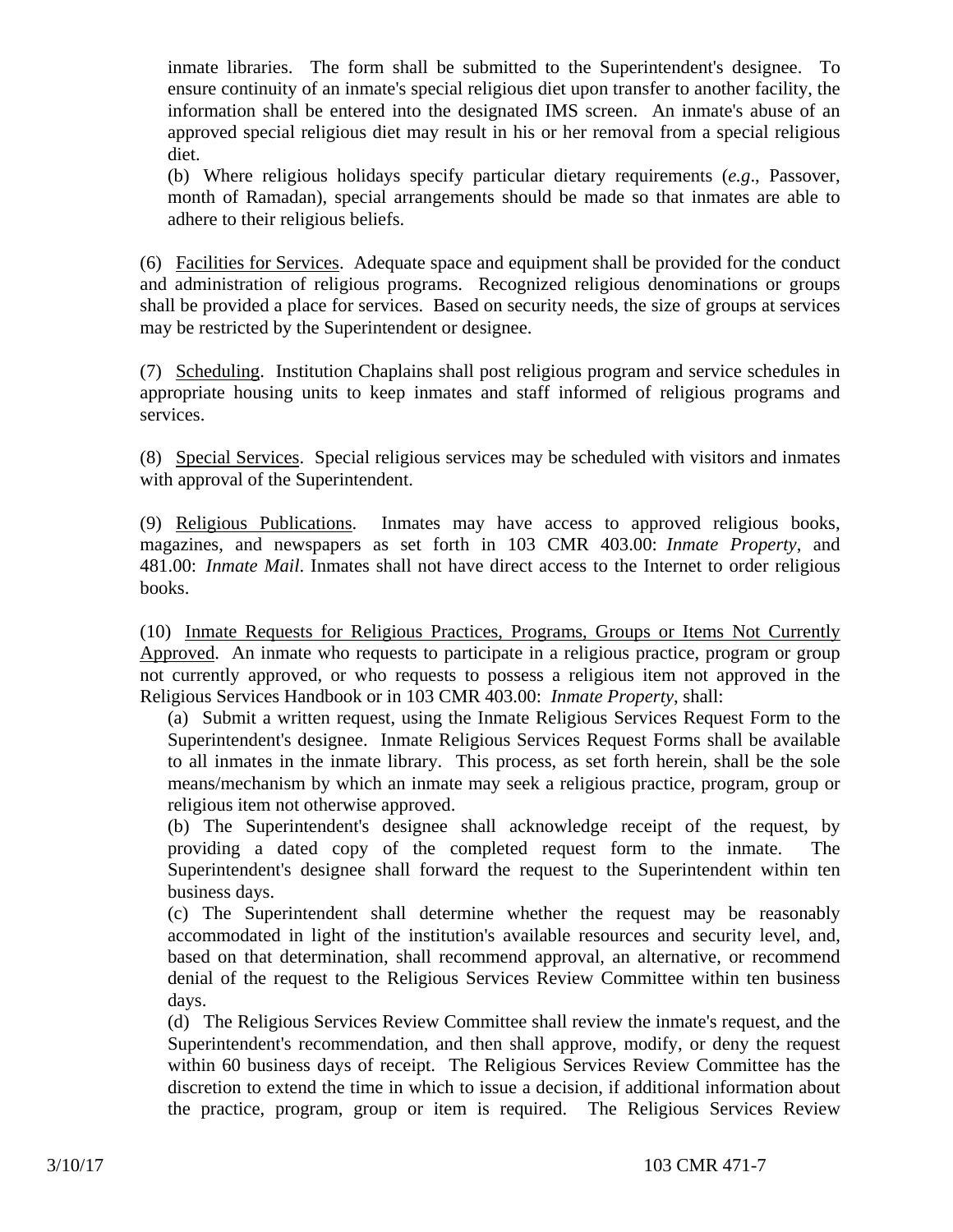Committee may also determine that a reasonable alternative will serve to satisfy the request.

(e) The Director of Program Services shall provide the Superintendent with written notification of the Religious Services Review Committee's decision. The Superintendent shall ensure that the written notification is provided to the inmate and that the date served is documented. If the request is denied, the notification shall include the reasons for denial. Denied requests shall inform the inmate of his or her right to appeal.

(f) An inmate whose request has been denied may appeal to the Commissioner or designee. The original request must accompany the appeal. The appeal must be filed within ten business days from receipt of the Religious Services Review Committee's decision.

(g) The Commissioner or designee shall have 30 business days in which to uphold, modify, or overturn the decision of the Religious Services Review Committee and shall inform the inmate, Superintendent and Religious Services Review Committee, in writing, of the final decision on the inmate's request.

(h) The appeal mechanisms set forth in 103 CMR 471.08(10) shall be the exclusive administrative remedies by which to appeal from an adverse decision regarding inmate requests for religious practices, programs, groups or items.

471.09: Access of Visiting Clergy

(1) General. Clergy visits shall take place during normal visiting hours. However, under extenuating circumstances, special visits with clergy may be permitted for any reasonable purpose with the authorization of the Superintendent or designee. When special visits are scheduled outside normal circumstances, they shall be scheduled in the IMS Inmate Schedule screen utilizing the activity type of "visit" and a notation of "clergy" in the description field.

(2) Special Visiting Areas. Clergy visits shall normally be held in approved visiting areas. However, if these areas do not provide the degree of privacy that the clergy member deems appropriate for the purpose of the visit, the clergy member may request that a special visiting area be provided, subject to the Superintendent's approval. The Superintendent of the institution or designee may identify any area of the institution as a special visiting area for clergy visits.

(3) Visiting clergy may be permitted to meet with more than one inmate at a time where the following procedure is utilized:

(a) Any requests by visiting clergy to meet with more than one inmate at a time shall be referred to an Institution Chaplain.

(b) The Institution Chaplain shall verify, on a case-by-case basis, the status of the inquiring clergy. If the Institution Chaplain verifies that the visiting clergy is in good standing, he or she shall notify the Director of Treatment or the Superintendent's designee.

(c) Upon approval by the Superintendent, visiting clergy may then schedule visits with more than one inmate as allowed, on conditions set forth by the Superintendent.

# 471.10: Community Participation in Inmate Religious Activities

(1) General. Each institution will actively encourage clergy and other members of community religious organizations to become involved in the inmate religious activities.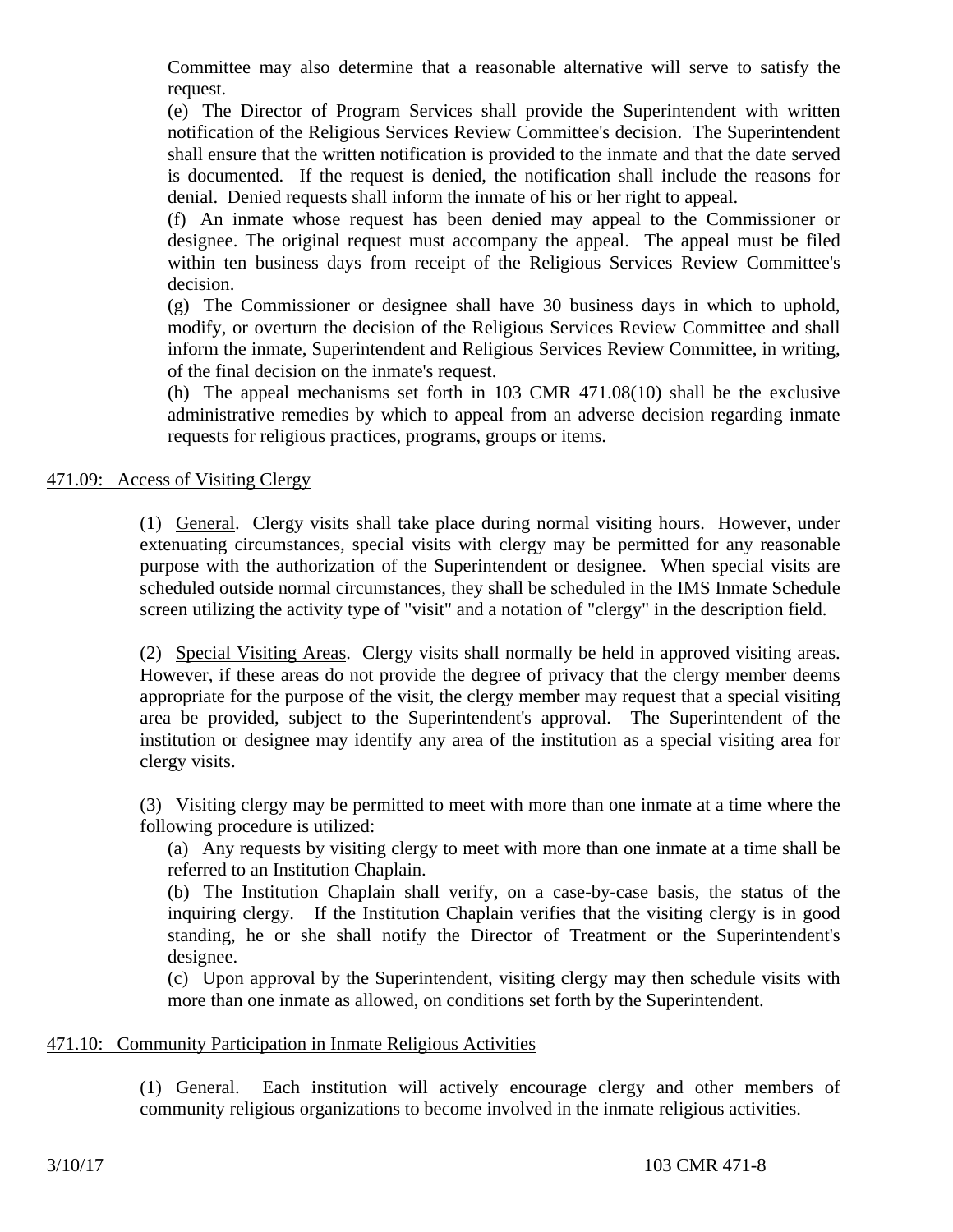(2) Community Religious Volunteers. Any member of the community who is interested in acting as a volunteer in the inmate religious program shall initially be directed to the Institution Chaplain. Each person shall also be reviewed for volunteer status pursuant to 103 CMR 485.00: *Volunteers and Volunteer Programs*.

## 471.11: Access of Volunteer Chaplains

Volunteer chaplains' access shall be limited to the needs of the religious program or activity in which they are participating.

### 471.12: Program Assessment and Planning

(1) General. Each institution shall monitor its religious programs on an on-going basis and conduct periodic assessments.

(2) Program Monitoring. The Superintendent or a designee shall develop a monitoring system that provides an on-going review of all religious activities and services and be responsible for maintaining all records related to program monitoring. The monitoring system shall include:

(a) The estimated number of inmates affiliated with each religious group or denomination.

(b) Results of meetings with other institution staff and their suggestions on existing or proposed religious programs and services.

(c) Individual program evaluations.

(3) Quarterly and Annual Reports. The information gathered through the monitoring process shall be incorporated into the institution quarterly and annual reports.

### 471.13: Pre-release Center Application

(1) General. Inmates of pre-release centers should use program related activity time to participate in community religious activities.

(2) *Cadre*. Superintendents of pre-release centers who have *cadre* positions shall make special arrangements to meet these inmates' religious needs in accordance with established Department policy and statutory requirements.

#### 471.14: Annual Review Date

103 CMR 471.00 shall be reviewed at least annually by the Commissioner or a designee. The party or parties conducting the review shall develop a memorandum to the Commissioner with a copy to the Central Policy File indicating revisions, additions or deletions which shall be included for the Commissioner's written approval and shall become effective pursuant to applicable law.